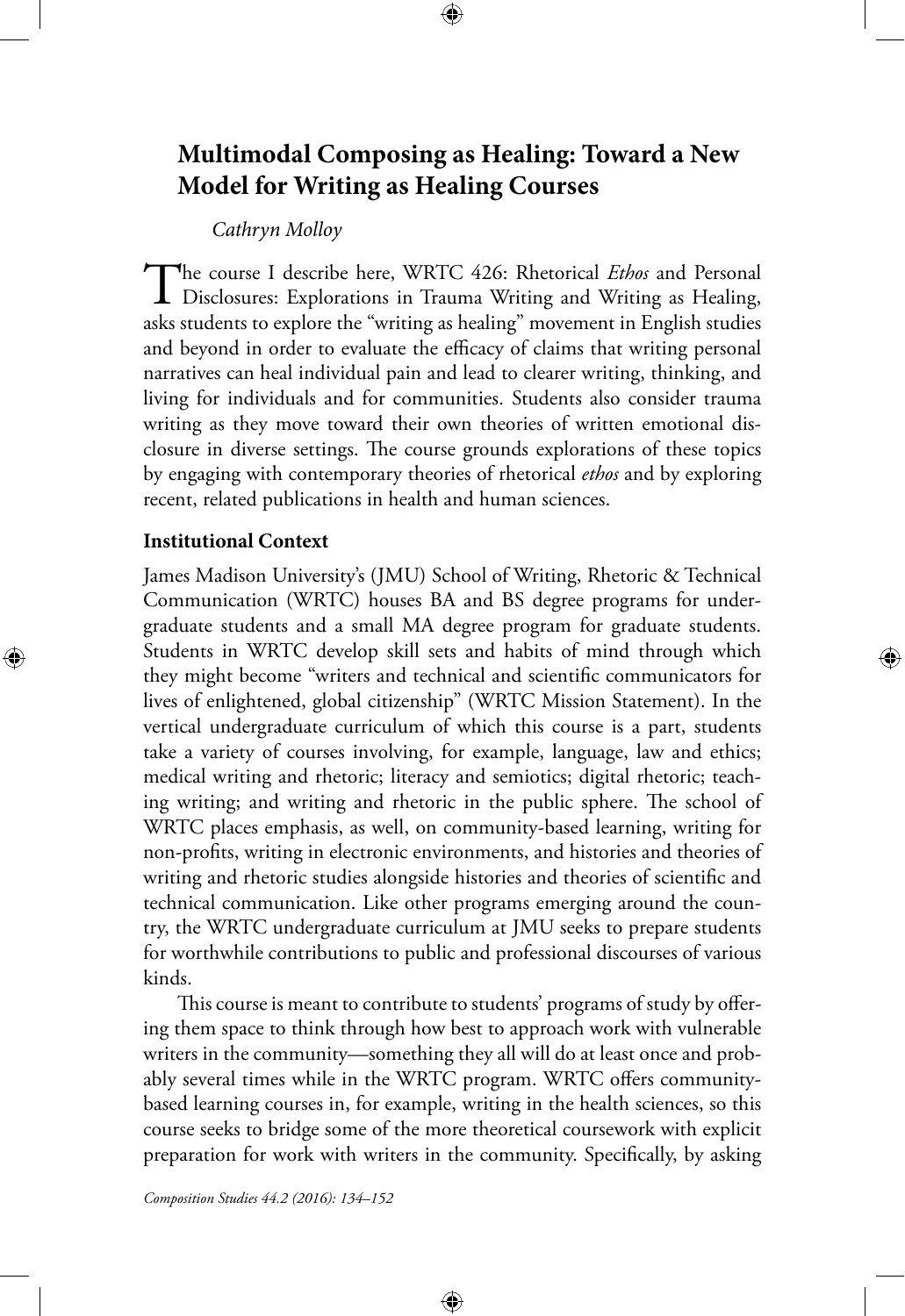students to consider the power dynamics at play when vulnerable people are invited to "tell their stories" and connecting those conversations to the work they might do in community-based learning courses, internships, and beyond, the class attempts to bridge students' moves from theory into practice.

### **Theoretical Rationale**

 $\bigoplus$ 

The notion that written emotional disclosures help those who have suffered from a variety of traumas and illnesses is extensively documented in experiments conducted in controlled settings; the last several years have ushered in a host of publications in the health sciences on the topic (see, for example, Duncan et al; Fogarty; Kersting et al.; Ogle). Likewise, the benefits of providing personal testimonies about illness or trauma-related life events have long been of interest to compositionists and rhetoric and writing scholars. In part, this interest stems from a concern for how best to serve student writers in diverse classrooms. Pedagogically focused pieces taking up personal disclosures and writing as healing in classrooms, in fact, were numerous throughout the 1990s and the 2000s. At one time, writing as healing was touted as the answer to the social epistemic, cognitive process and expressivist debates (see, for example, essays in Anderson and MacCurdy). Writing to heal, particularly when it is meant to address trauma, serves two purposes, say proponents: to help writers process that which muddies an inner life and to connect personal and social problems in order to advocate for important causes.

Scholars in a variety of fields have long since taken up spaces outside of classrooms where the wellness affordances of narrative disclosures regularly involve qualitative and mixed methods inquiries along with innovative programming (see, for example, Radcliffe et al.). Perhaps the most fascinating part of this more recent proliferation of interest in writing as a way of healing is the remarkable consistency among researchers who study the effects of narrative disclosure on psychological health by using experimental methods of inquiry in controlled settings, which stand in stark contrast to the largely anecdotal and abstract critical and theoretical approaches that mark the scholarship in writing and rhetoric on this topic.

Despite the growing consensus among healthcare researchers on the positive benefits of writing as a way of healing, however, less is known about what becomes of written emotional disclosures once they are shared with publics and what happens to writers' social and intimate relationships once they begin to circulate their narratives for public consumption. There has been scant attention on the potentially problematic elements of personal disclosures for vulnerable rhetors—particularly when they are encouraged to disclose personal life events for the purposes of advocacy in circumstances in which power differentials are at play. When power is uneven, the primacy of institutionally driven ideolo-

⊕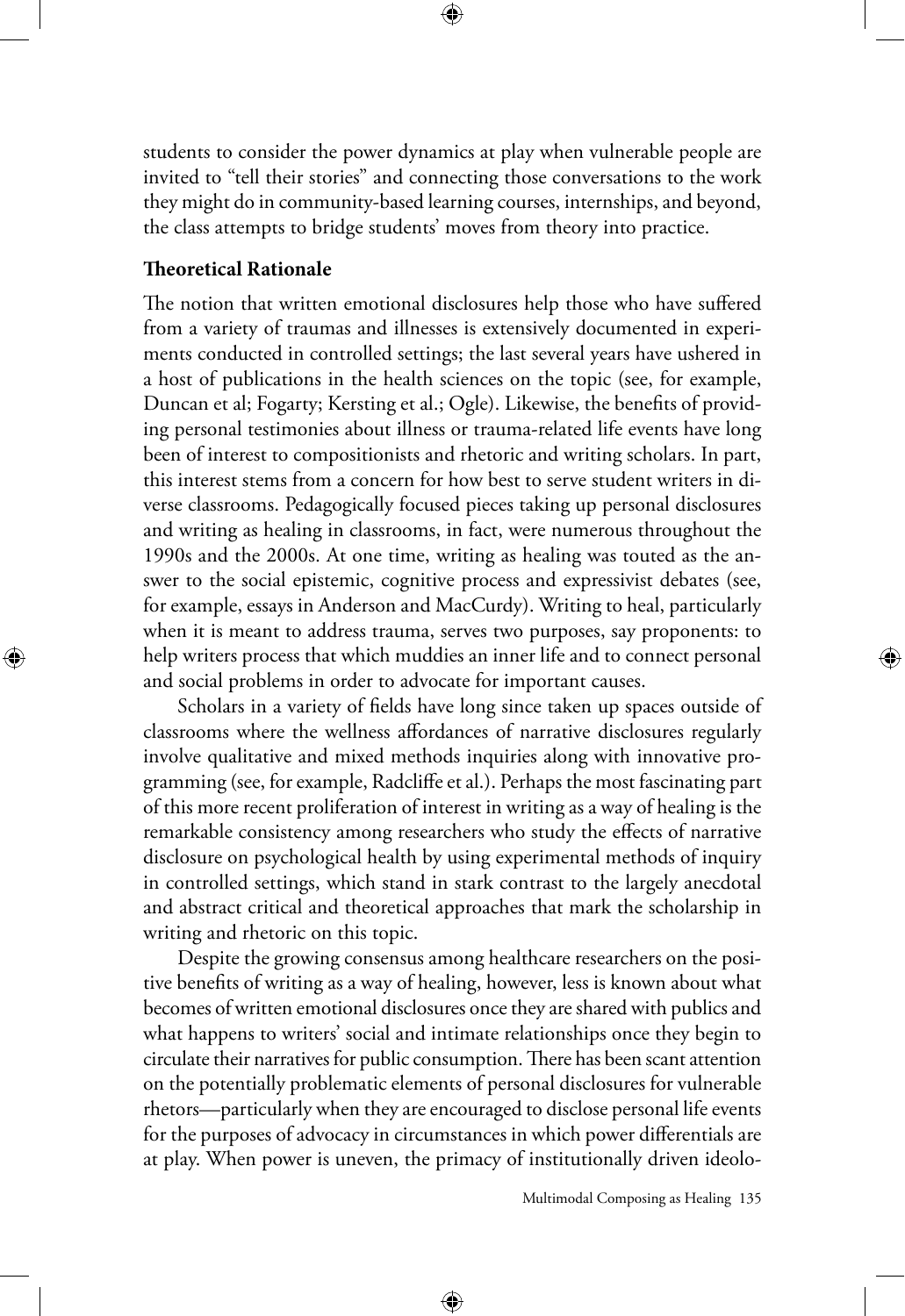gies infiltrate the writing scene in ways that are not always clear to the writers involved. For example, in an interview that is part of a multimodal study I am conducting with a colleague, a graduating African American student Jason (a pseudonym) spoke of how writing prompts in his social work courses compel him to divulge personal life events to his classmates. Through these prompts, Jason explains, his classmates have learned intimate details of some of his most painful memories—some involving brushes with the law. His classmates, says Jason, became preoccupied with his brutal experiences and began to bring them up in unrelated class discussions.

⊕

As Jason explains, "I've gotten a lot of sympathy and that's not what I'm looking for. Like the things that I tell, and the things that I write about did happen, but I did not allow it [sic] to shape my whole life or my whole destiny or my whole life outlook. Just because bad things happened doesn't mean I am a pity case. . . . And it's like, 'No I'm fine. Look!'" He reflects, "They often think, 'this happened, so he looks good on the outside, but what's really going on in the inside.' And I'm like, 'Nope. Nothing.'" Of the writing prompts that lead Jason to these narrative disclosures, he muses, "So it almost seems like they have a set mold they want you to fit in to. So take your stories and make it fit."

Writing to heal might very well be a positive movement. However, the pedagogy also has the capacity to carry with it narrowly defined, hegemonic dispositions toward trauma and recovery as well as to offer writers constricted inventional purviews within which to imagine and recast their experiences. Recently, the use of trauma studies and writing as healing in writing classrooms came under heavy scrutiny in the *Journal of Trauma and Dissociation*. In their article, "Potentially Perilous Pedagogies: Teaching Trauma Is Not the Same as Trauma-Informed Teaching," social work researchers Janice Carello and Lisa Butler critique scholars in our field for their lack of clinical knowledge and relative naivety on the topic. As the authors bluntly put it, "students are in fact experiencing retraumatization and/or secondary traumatization in response to coursework" in writing (158), and when writing teachers use these pedagogical approaches inappropriately, "boundary and role confusion" are to blame (161). Carello and Butler suggest that trauma and personal disclosure constitute too complex a terrain for untrained persons to tread, a critique that has also come up in our own field (see, for example, Herrick; Micciche; Wood).

Likewise, Lynn Worsham offers a thought provoking critical take on personal narrative disclosure in her piece on writing in the posttraumatic age. Worsham wonders whether the "close relation between writing and healing" and the "enduring attraction in the discipline of composition studies to pedagogies of self-disclosure" rely on the "concept of experience" as the basis for "authority for knowledge," which is "resolutely tied to liberal humanist notions of self, agency, and authentic self-expression" (177). Worsham wants readers

⊕

136 *Composition Studies*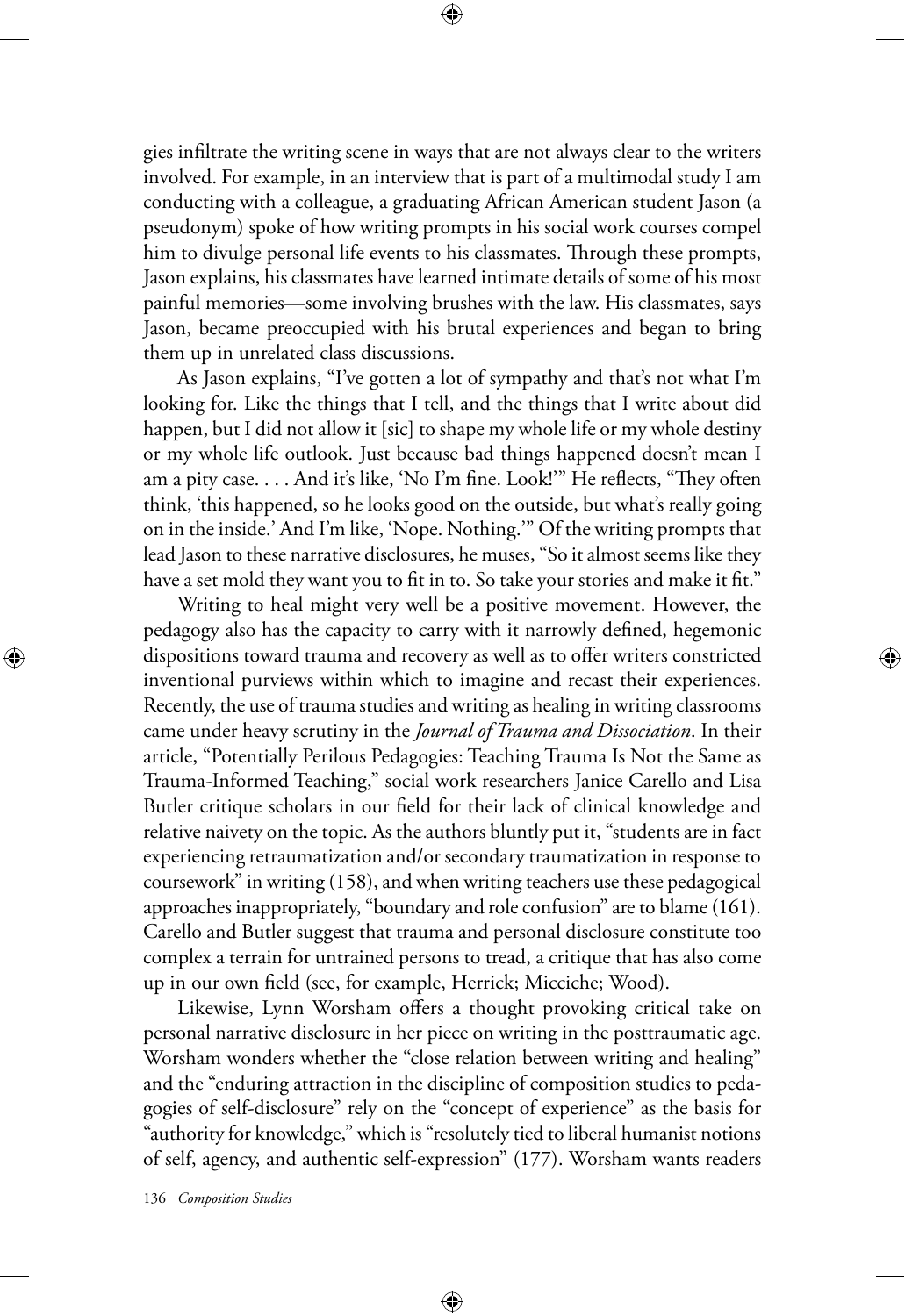to think critically about narratives and the tendency for narrative fetishism to push up against storytelling and complicate its supposedly social role in knowledge creation.

Using this conversation and the disciplinary affordances of WRTC, students in this course carefully craft their own philosophies on writing as healing in order to become better prepared to work with writers in the community—in community-based learning courses, in internships, and beyond. We consider questions like the following:

- Do invitations to share personal experiences as valued forms of evidence tacitly ask writers to conform to predetermined narrative arcs that ultimately pander to powerful establishments and cut down on the possibilities for true healing and/or advocacy via story?
- Is "telling your story" a straightforward task, or is a rhetor operating under a number of conscious and unconscious pressures to produce certain kinds of acceptable narration at the expense of enigmatic, impactful and subversive storytelling capable of real attitudinal shifts?

These questions become the driving force behind the upper level special topics course I describe here.

 $\bigoplus$ 

In order to address Worsham's concerns, the assignment sequence for this course takes inspiration from multimodal scholarship and includes both digital and traditional text-based assignments alongside field-based experiences and hybrid projects. As Jennifer Sheppard explains, "a pedagogy grounded in a multiplicity of literacies is always about more than simply providing students with the appropriate technological tools and a few skills necessary for them to use" since multimodal work presents us with "opportunities to further equip students with the literacies and rhetorical skills necessary to interact with the world in thoughtful, informative, and persuasive ways" (403).

Acknowledging the inherent richness of working multimodally, then, some of the assignments approach writing as healing through the idea of symbolic recasting, or using opaque and abstract symbols through which to convey complex and painful experiences, and multimodal assemblages, characterized by rich mixes of alphabetic text, images, and sounds, as replacements for linear, written narratives. These methods of composing encourage writers to process suffering while simultaneously avoiding the pitfalls of narrative fetishism and maintaining a stronghold over their construction of classroom *ethos*.

Students, therefore, complete projects meant to dismantle dominant narratives related to appropriate forms of healing (which often take a linear form) by using a painful event or circumstance from which they wish to heal and patching together sound, image, and text in a meaningful, nonlinear composition. This assignment attempts to minimize what Carello and Butler

⊕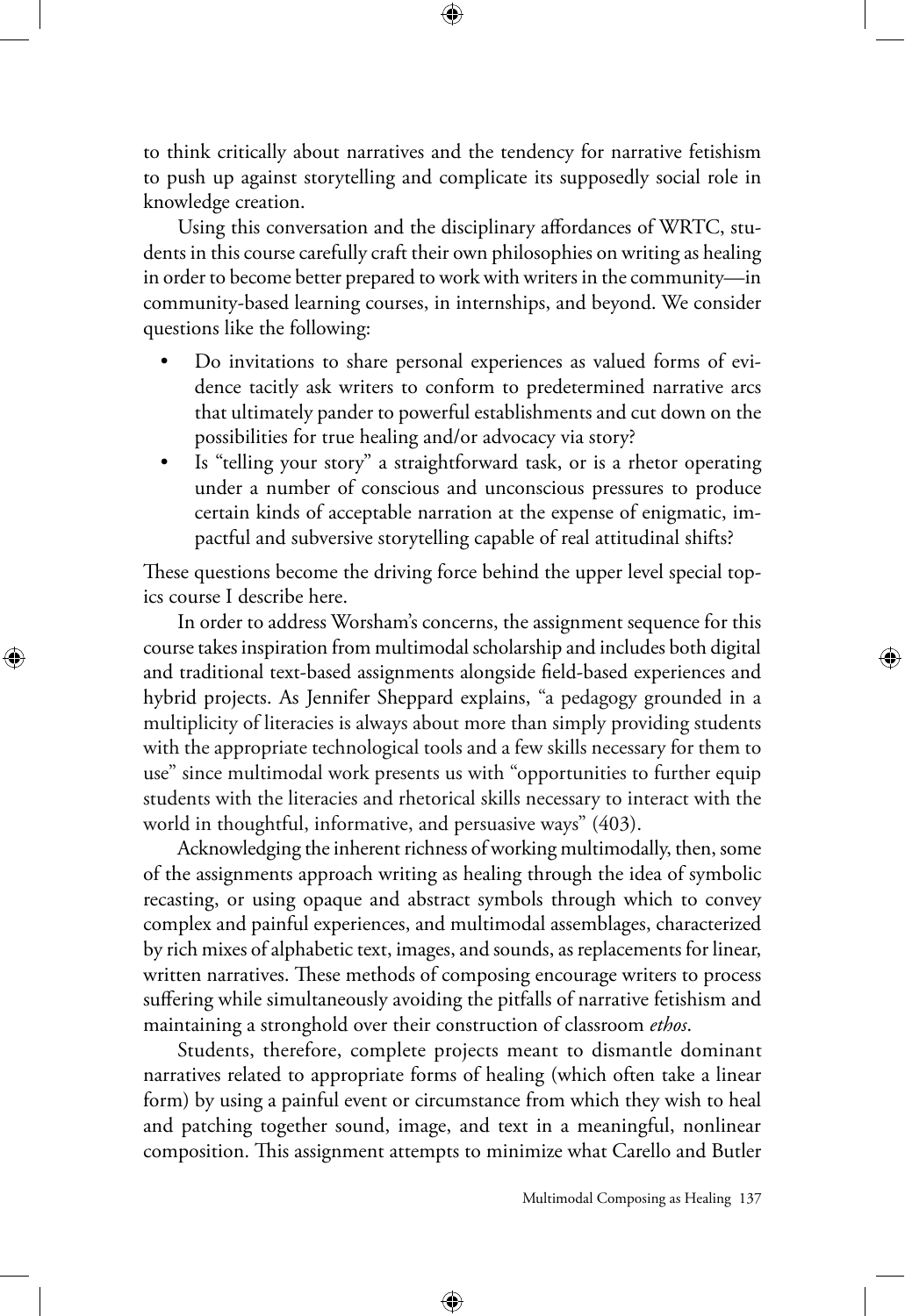call the potential for retraumatization or secondary traumatization in writing courses by asking students to withhold the literal events or circumstances that drive their compositions and, simultaneously, to reflect on the larger social and political forces at play that produce the environments in which their painful and/or traumatic experiences are possible. That is, if students were to tell their stories in linear form, their narratives might include private details that are very specific to their own circumstances. However, by collecting words, images, and sounds that they believe can recast their painful experiences, they inevitably collect universal symbols that point toward the larger forces at work in their private hurts. To illustrate, in one student's submission, she collected a wide variety of images and sounds related to misogyny, including, for example—lyrics from Robin Thicke's "Blurred Lines"; a tee shirt with the highly disturbing image of a woman being sodomized by one man while orally pleasuring another with the tagline "team work"; and sound bites from various feminist poets—in order to recast her own experiences. As her audience, we did not get the particulars of this writer's painful story. What we did get, though, was a very forceful montage of sexism, sexual violence, and fledgling efforts to thwart those brutal forces. Poignantly, this young woman's composition makes it clear that passionate acts of resistance are still no match for the pervasive misogyny in American culture.

Along with discussing important takeaways from each composition, students discuss their discomfort at having to remain curious about the particulars of each writer's exact circumstances. They confess wanting to know the story, but they also acknowledge the "potentially perilous" dimensions of that kind of sharing in a classroom. This line of reasoning leads the group to consider why they want to know private stories. How do narrative preferences develop, we ask? In order to formulate tentative answers, I ask students to patch together signs of voyeurism in contemporary life in order to write theoretical accounts of how narrative tastes might, in part, proliferate and press in on affordances (or not) for personal narration. For this assignment, students begin with similar symbolic collections of text, images, and sounds, but they distill these assemblages down to more traditional thesis-driven essays on how they believe narrative tastes come into being and how they believe these dispositions are sustained. As an intellectual exercise, this second project helps students to better theorize how the first project functions as an alternative to linear narrative accounts of painful experiences.

Students are then asked to conduct micro ethnographic inquiries within face-to-face or online settings where emotional disclosures are used for healing and/or advocacy purposes and to produce a seminar paper in which they take a position on writing as healing. In their conclusions to these seminar papers, students articulate how they might craft an approach to prompting writing in

⊕

138 *Composition Studies*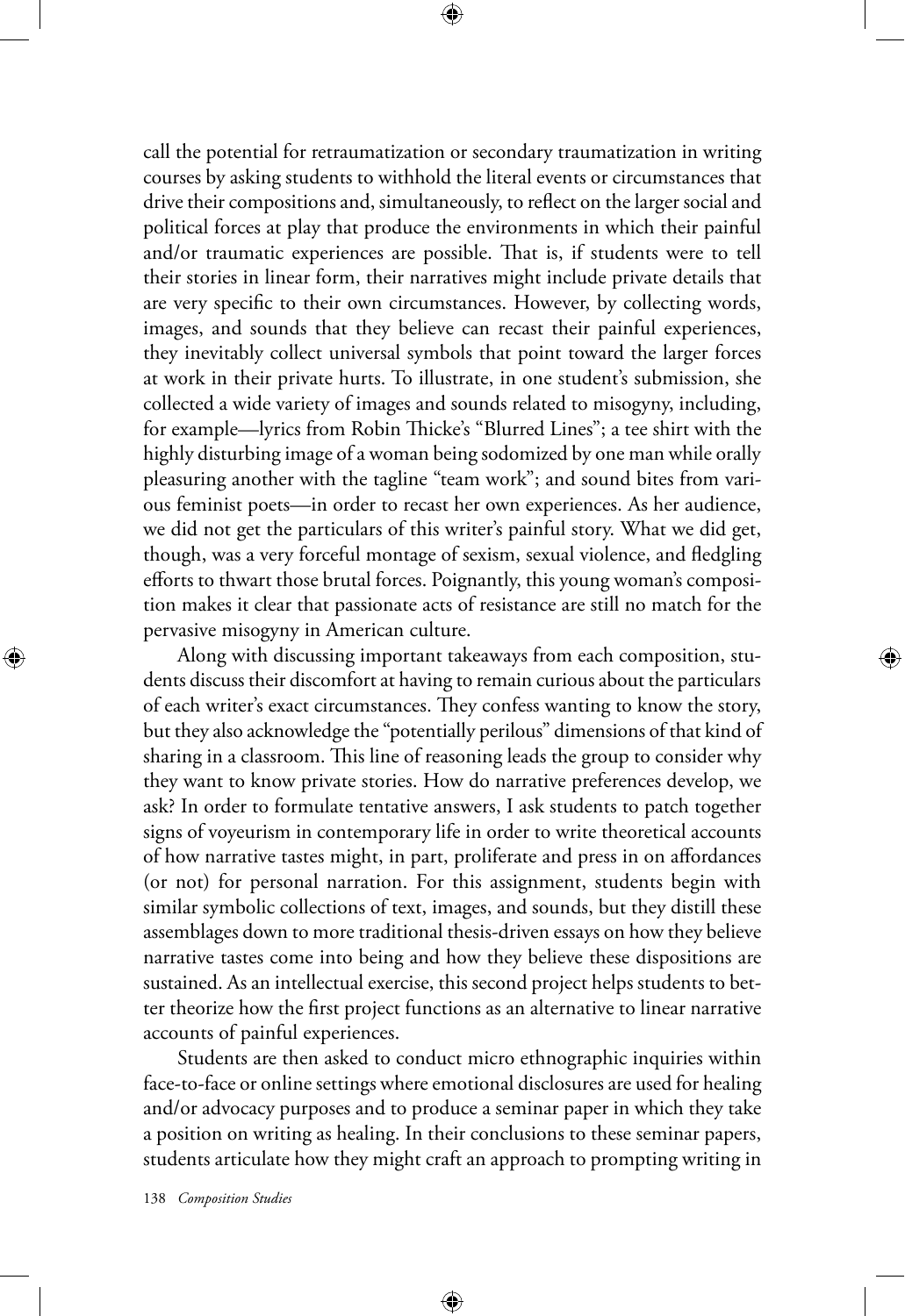diverse circumstances where healing vulnerable people is a goal. For example, two students observed local, open Alcoholics Anonymous meetings and concluded, in part, that they can see value in prompting vulnerable speakers to repeat empowering mantras, such as the well-known "one day at a time."

Throughout the term, these projects are enriched by scholarship; students read interdisciplinary work on writing as healing, trauma writing and rhetorical *ethos*. If taught effectively, students might ideally go on to approach work with vulnerable people in community settings with care and attention toward the complexity of personal accounts as they circulate in local publics. At minimum, students might develop a deeper understanding of how their own acts of everyday emotional disclosure impact their public *ethos*.

## **Critical Reflection**

⊕

This course had many surprising riches when I taught it in spring 2014. Although students were skeptical of the idea of "disassembling narrative arcs" in order to create assemblages through which they would symbolically recast some remembered pain, trauma, or disappointment, their projects were astonishingly well done. One student, for example, begins his project with a voiceover of a poem he had written, followed by a video in which he uses Adobe Illustrator to show viewers the process of interpreting popular love songs from his adolescence; segments of each song play ominously in the background as his illustrations unfold for the audience. The images he constructs seem to suggest, without naming, a deeply personal set of events that led him to come to terms with his sexuality.

In the second project, students did not initially understand the connection between voyeurism and writing as healing. However, by bringing in work on false memory syndrome and creative nonfiction writers' accounts of their own practices of truth-telling in narration, students later crafted thoughtful projects on surprising places where American cultural tastes for watching, scrutinizing and judging lurk. Some students were able to secure permission to perform field-based studies at local sites where they could evaluate how speakers make use of emotional disclosure in their attempts at healing, advocacy and empowerment; other students did similar work with online forums. Final papers revealed a range of rigorous, creative thought on writing as healing, trauma writing and rhetorical *ethos*.

All told, I was very impressed with the range of work these students were able to produce in one term and with the depth of conversation we were able to have during class meetings as a result of their efforts with the challenging readings and projects.

However, there was a glaring weakness with which we all contended during the semester: the deep divide between those who had taken the course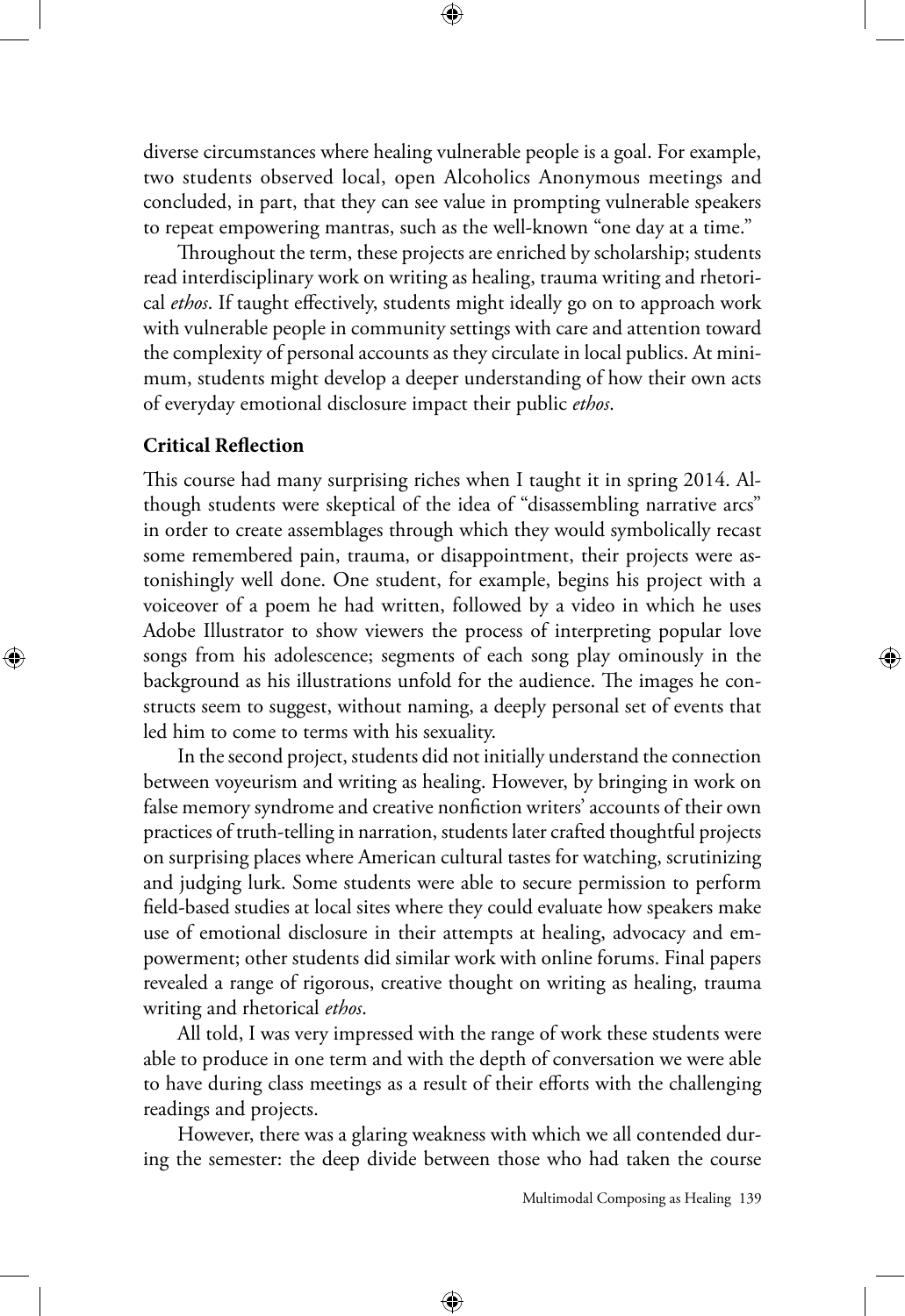because they had experiences from which they wanted to heal through writing and those who had taken it because they were skeptical or even hostile toward the idea of self-disclosure and writing as healing in classroom settings. In the end, I found that perhaps neither group got entirely what they wanted from the course. Some students wanted to write more narrative accounts of their painful experiences and did not read the course description before signing up. The title, they said, made them think they would be doing their own writing as healing exercises. Once they heard other students' critical comments on the use of self-disclosure in writing for healing, they feared their classmates' reactions to their desire to write to heal in traditional ways. Other students took the course precisely because they wanted space to express their apprehensiveness about the psychoanalytic enterprise that drives the imperative to disclose personal information in narrative form in situations, like classrooms, where power dynamics are uneven, but they felt reluctant to do so since revealing such dispositions might have come across as aggressive or unkind to their peers.

At midterm, I conducted an anonymous Qualtrics survey to gauge students' evaluation of the course. Several said they were apprehensive about peer review and class discussions since they felt this divide to be present. As one student put it, "I think I would like to do some personal writing in this class and then reflect on the experience to see if it really does help or if it is just a fetishistic process." As another explained, "I feel like I have a good sense of how to judge *ethos* in others' writing pieces to heal, or what to do or avoid, but I still question if I can effectively apply that to my writing."

I too perceived tension when I posed questions in class. It seemed that some students were playing that perplexing game where they are attempting to understand what I most wanted them to think about the topic instead of openly positing their own ideas. Other students who have been highly participatory in other upper level WRTC courses were comparably very quiet. In order to mitigate these issues, I gave some flexibility with the final two projects, allowing some students to engage in theory-driven essays expressing their burgeoning understanding of writing as healing in the context of rhetorical *ethos* and their subsequent ideas on, for example, prompt design. Other students opted, instead, to try out some of the writing as healing methods that came up in scholarship in order to chart their effectiveness. Peer review groups were arranged carefully, with students grouped together who were working on similar kinds of things, and some students opted out of peer review altogether.

There was also relatively scant interest in developing a robust, nuanced understanding of rhetorical *ethos* despite intentions to the contrary. Seminar discussions were heavily weighted down with discussions of the opacity of memory; the tacit hermeneutic pressure in narrative writing prompts; the efficacy or not of writing out painful events; and ways to prompt writers that

⊕

140 *Composition Studies*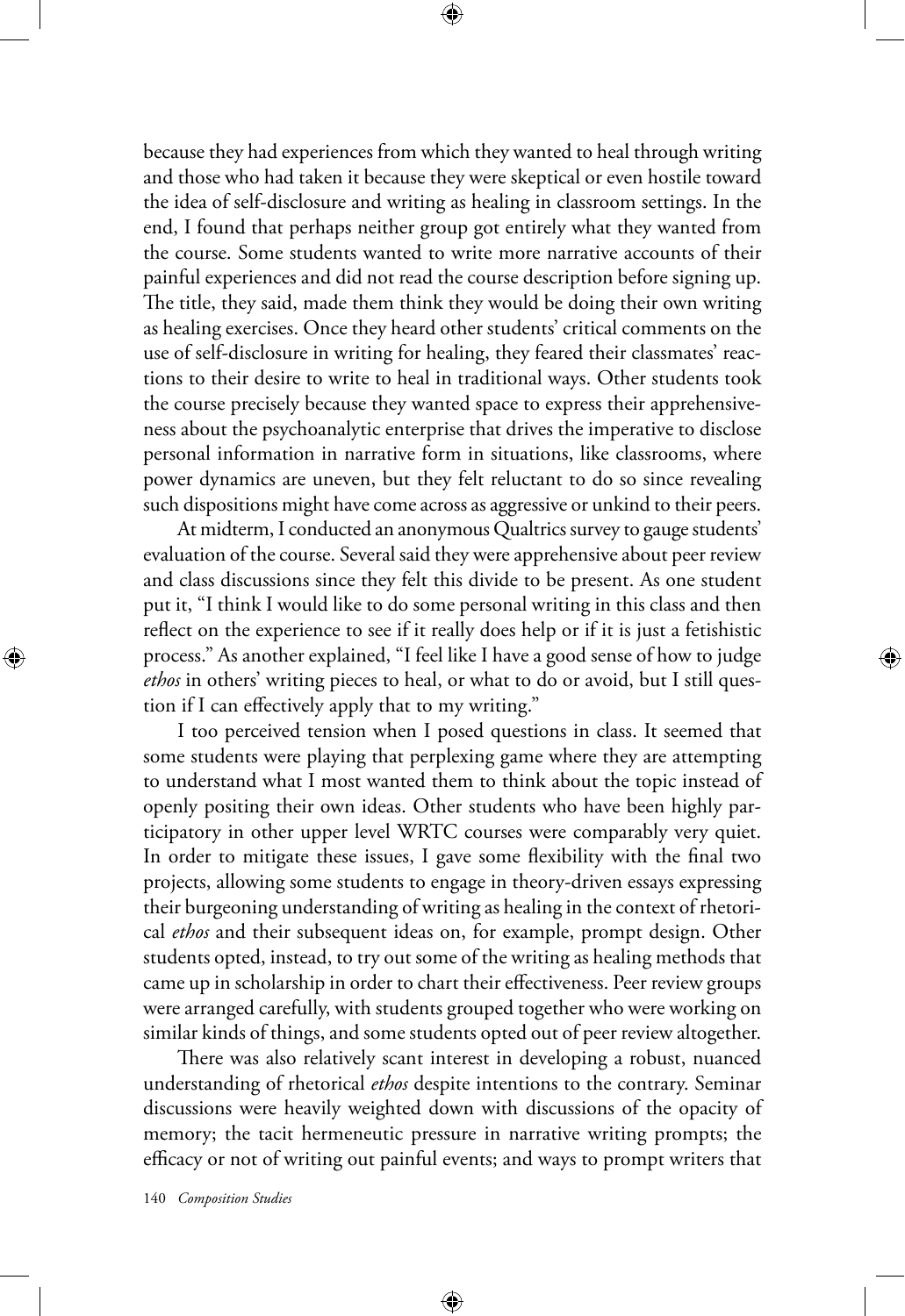might lead to safe and lasting healing. In end-of-term reflections, students noted, for example, "Although the class is not actually a psychology class, I learned so much about applied writing as healing and the benefits experienced by patients suffering from a wide range of mental illness and trauma issues," and "It showed me a lot about writing as a healing mechanism, but without the mushy diary entries and stuff. It got down to the nitty-gritty material and helped me understand how writing can be therapeutic." These outcomes were not entirely unwelcome, but I wanted students to leave with a more robust understanding of how rhetorical *ethos* as a concept challenges some claims to writing as healing. I did not, in the end, set out to teach a course that students would deem similar to a psychology class. I seemed to have stumbled into the very issue with which Carello and Butler grapple—writing instructors teaching outside of their own disciplinary purviews.

Although I tried to steer conversations back toward rhetorical *ethos* where I saw moments of its relevance bubbling up, there was a core vulnerability in the design itself that prevented this focus from coming to the fore. I realize, in retrospect, the need to spend more time on *ethos* scholarship and discussion early in the course so that the connections can happen organically later on. I also continued to research the topic on my own after I had populated a reading list for the term; I found a wide variety of scholarly activity in the health and social sciences on the topic of written emotional disclosure that I had not seen before. In the future, I imagine folding more of these readings into the course design.

⊕

In some ways, then, the limitations of the design speak to the issues that might emerge when an instructor crafts a course with a controversial topic in mind and introduces that topic to her students with critical questions from the start. Asking students to take up a long-contested pedagogical approach, adding a complex rhetorical concept to the fray, and assigning challenging digital and field-based projects on top of all of that is an overly ambitious course plan. I remember thinking, in the last several meetings, that we all seemed to be experiencing a bit of vertigo from all of the work that had been done. I wondered if the sheer frenetic nature of the course activities left them all feeling a bit confused.

In the future, therefore, I would modify the design to incorporate a fourunit approach to the fourteen-week term. The class would, then, spend a full three weeks on explorations into rhetorical *ethos*, three weeks on a sample of writing studies scholarship on writing as healing, three weeks on writing as healing work from other disciplines, and a final three week unit on memory. The final two weeks would be devoted to electronic portfolios of work with reflective introductions to the topics explored during the term and their contributions to this body of work through their projects.

⊕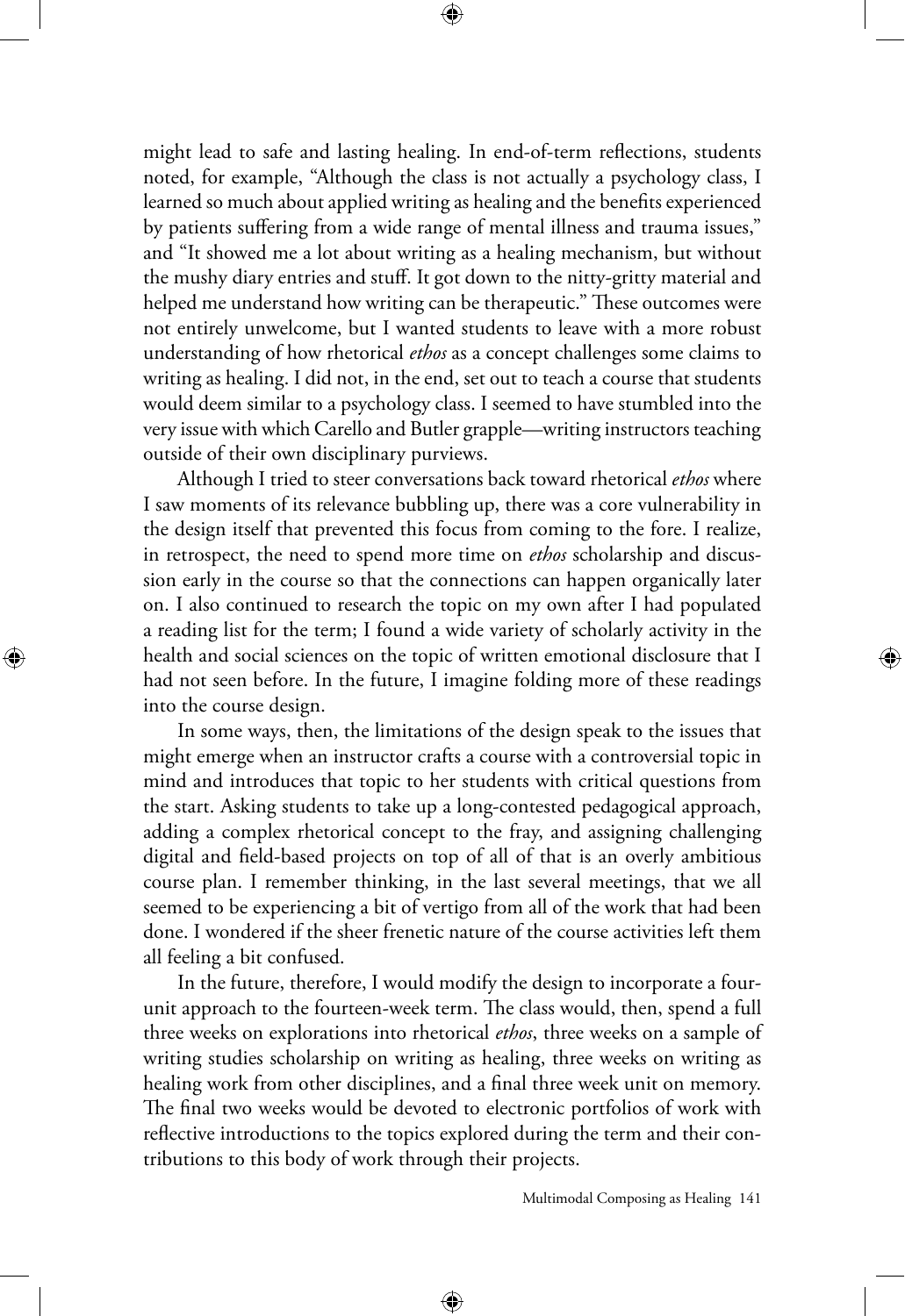Even with these limitations and plans for revisions to future iterations of this course in mind, I believe this class was a worthwhile experience for my students. The course roster included one woman who has graduated and moved on to work with an anti-trafficking program where she works with victims of sex-trafficking. Another is working as an intern at a local nonprofit organization meant to serve local victims of sexual assault. A third has secured a position with a nonprofit sexual violence prevention initiative. Several are enrolled in community-based learning courses where they will come into contact with vulnerable people. I believe the students have benefited from at least having considered the writing as healing movement in all of its complexities before taking on these positions. Moreover, I believe it is important for advanced writing and rhetoric student-scholars to engage in robust discussions on how rhetorical vantages might inform writing as healing research as well as clinical methods in unrelated fields of study; this course allows those conversations to happen.

⊕

#### **Works Cited**

⊕

- Anderson, Charles M., and Marian M. MacCurdy, eds. *Writing and Healing: Toward an Informed Practice.* Urbana: NCTE, 2000. Print.
- Carello, Janice, and Lisa Butler. "Potentially Perilous Pedagogies: Teaching Trauma Is Not the Same as Trauma-Informed Teaching." *Journal of Trauma and Dissociation*  15.2 (2014): 153-68. Print.
- Duncan, Elaine, et al. "The Effects of Guided Written Disclosure on Psychological Symptoms Among Parents of Children With Cancer." *Journal of Family Nursing* 13.3 (2007): 370-84. Print.
- Fogarty, Colleen T. "Fifty-five Word Stories: 'Small Jewels' for Personal Reflection and Teaching." *Family Medicine* 42.6 (2010): 400-02. Print.
- Herrick, Jeanne Weiland. "Telling Stories: Rethinking the Personal Narrative in the Contact Zone of a Multicultural Classroom." *Professing in the Contact Zone: Bringing Theory and Practice Together.* Ed. Janice M. Wolf. Urbana: NCTE, 2002. 274-90. Print.
- Jacobs, Theodore J. "Insights, Epiphanies, and Working Through: On Healing, Self-Healing, and Creativity in the Writer and the Analyst." *The Psychoanalytic Quarterly* 80.4 (2011): 961-86. Print.
- Kersting, Anette et al. "Internet-based Treatment after Pregnancy Loss: Concept and Case Study." *Journal of Psychosomatic Obstetrics & Gynecology* 32.2 (2011): 72-78. Print.
- Micciche, Laura R. "Writing Through Trauma: The Emotional Dimensions of Teaching Writing." *Composition Studies* 29.1 (2001): 131-41. Print.
- Ogle, Kathleen. "Where Medicine, Literature, and Healing Meet." *Minnesota Medicine* 88.7 (2005): 40-43. Print.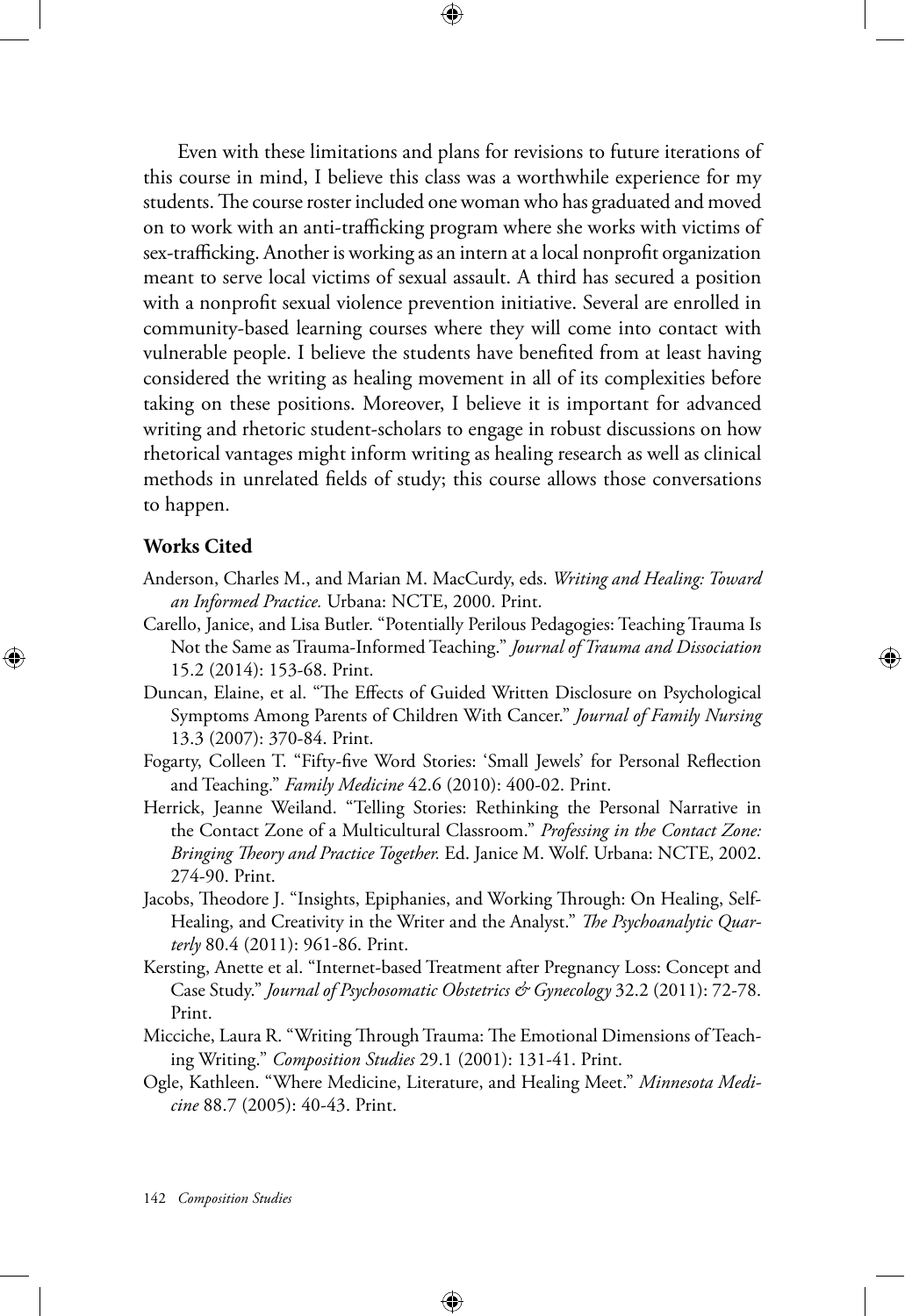Radcliffe, Alison et al. "Does Written Emotional Disclosure about Stress Improve College Students' Academic Performance? Results from Three Randomized, Controlled Studies." *Journal of College Student Retention* 12.4 (2010): 407-28. Print.

 $\bigoplus$ 

- Sheppard, Jennifer. "Building a Sustainable Environment for Multimodal Composition." *Multimodal Composition: A Critical Sourcebook.* Ed. Claire Lutkewitte. Boston: Bedford St. Martin's, 2013. 391-403. Print.
- Wood, Tara K. "Overcoming Rhetoric: Forced Disclosure and the Colonizing Ethic of Evaluating Personal Essays." *Open Words* 5.1 (2011): 38-44. Print.
- Worsham, Lynn. "Composing Identity in a Posttraumatic Age." *Identity Papers: Literacy and Power in Higher Education*. Ed. Bronwyn T. Williams. Logan: Utah State UP, 2006. 170–81. Print.

⊕

Multimodal Composing as Healing 143

⊕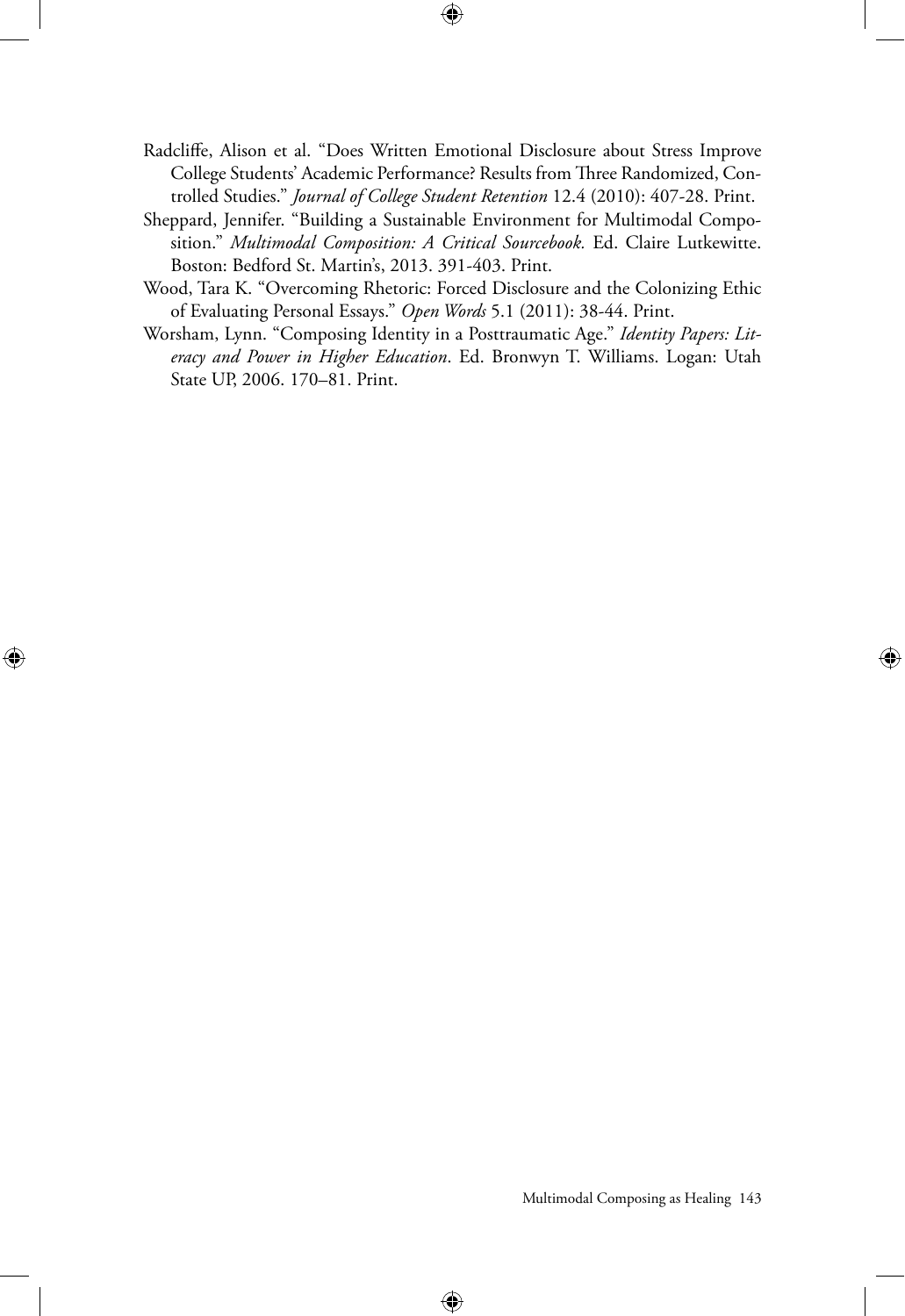## **Syllabus**

⊕

Rhetorical *Ethos* and Personal Disclosures: Explorations in Trauma Writing & Writing as Healing

WRTC 426 Section 1 Professor Cathryn Molloy Days/Time: Mondays and Wednesdays, 2:30 PM to 3:24 PM Email: molloycs@jmu.edu

Welcome! In this course, we'll explore the psychoanalytic lineage of the "writing as healing" movement in English studies and beyond in order to critically evaluate the efficacy of claims that writing personal narratives can heal individual hurts and lead to clearer writing, thinking, and living for individuals and for communities.

We'll also explore the implications of the kinds of advocacy work (in, for example, online support groups) that rely on individuals testifying to trauma experiences in narrative arcs in order to determine (a) whether or not the traction gained for related causes are adequately weighted against potential psychic distress and vulnerability incurred by speakers themselves; (b) whether or not these points of departure for writers and thinkers lead to responsible, judicious citizenship and strong *ethos*; and (c) whether or not there is a relationship between speakers' demographic information (or social capital) and the likelihood that they will experience and/or succumb to an invitation or imperative to disclose. In other words, we'll take up questions like the following: Who is asked to disclose, in what contexts, for what purposes? Who is the audience for these disclosures, what does the speaker gain or lose through these procedures; what do audiences gain or lose through these disclosures? How do personal narrative disclosure arcs hold up to complex, nonlinear realities?

As well, we'll explore scholarly activity in the health sciences on the topic of written emotional disclosure as potentially healing in order to chart generative moments of interdisciplinary contact and conflict. In the end, we'll hope to generate a robust understanding of responsible approaches to the promising uses of writing as healing for work in the local community and beyond. We'll ground these explorations by engaging with contemporary theories of rhetorical *ethos*. Together, we'll consider the definitions of rhetorical *ethos* that contemporary rhetoric scholars make available, how these draw on and complicate ancient notions of credibility, and how the complex social dynamics at play in writing as healing

⊕

*Composition Studies 44.2 (2016): 134–152*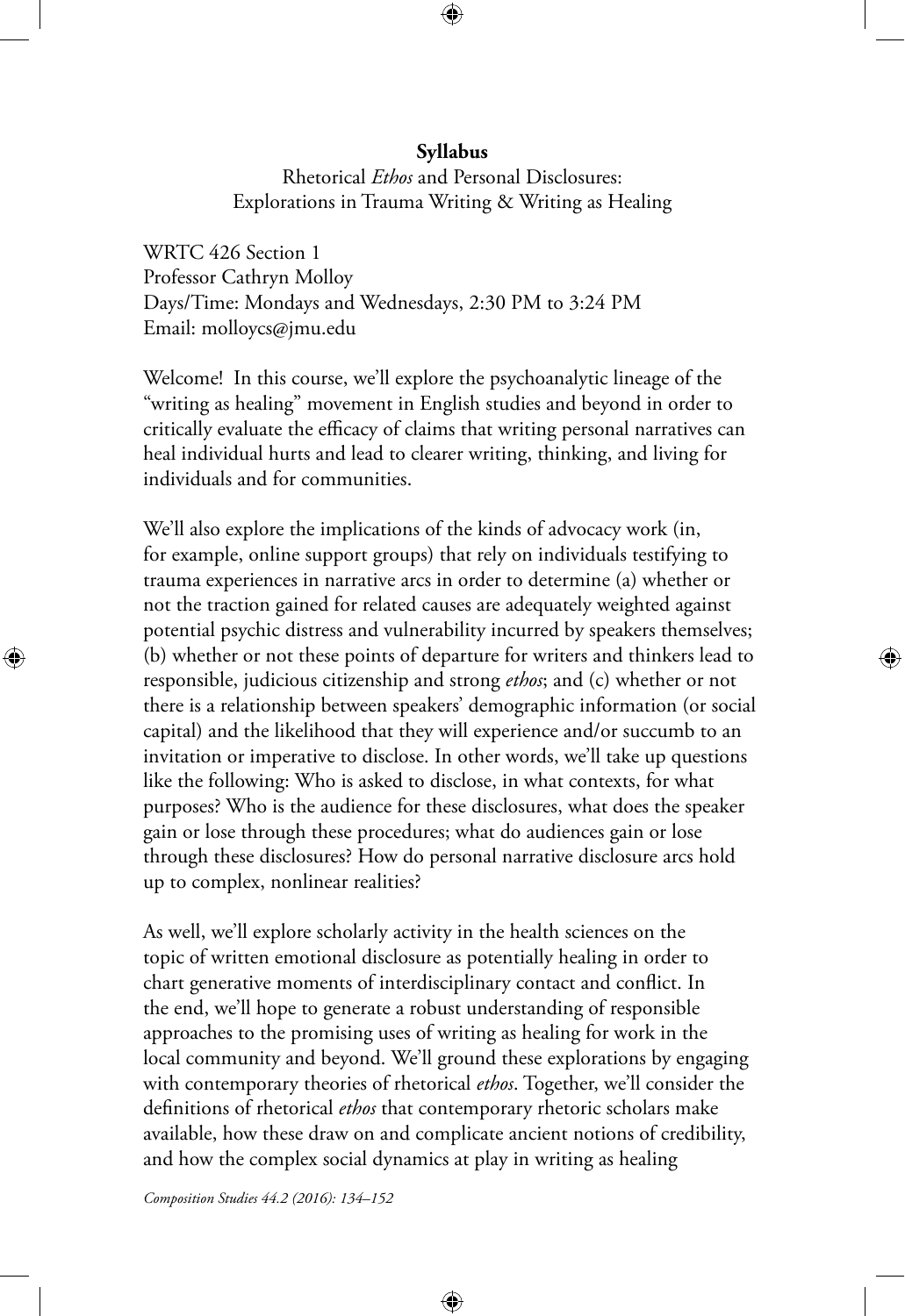discourses are illuminated via *ethos* as a concept. Students, thus, will be invited to theorize rhetorical *ethos* by grappling with course content.

⊕

Course Objectives:

- Develop a critical understanding of rhetorical *ethos*, especially as it applies to contemporary contexts.
- Analyze and evaluate scholarly and popular writings on the value of writing and self-disclosures as mechanisms for healing bodies and minds with a particular emphasis on writings about traumatic life events.
- Compose an argument on the value of writing as a way of healing in various settings.
- Consider the disciplinary vantages that influence approaches to writing as healing prompts.

#### Reading List:

⊕

Collection of articles on Canvas (see schedule for specifics)

- Berman, Jeffrey. *Risky Writing Self-Disclosure and Self-Transformation in the Classroom.* Amherst: UMass Press, 2002. Print.
- Desavlo, Louise. *Writing as a Way of Healing*. Boston: Beacon Press, 2000. Print.
- Fassin, Didier. *The Empire of Trauma: An Inquiry into the Conditions of Victimhood.* Princeton: Princeton UP, 2009. Print.
- *Healing Words: Poetry and Medicine*. Dir. David Drewry. Perf. Peter Coyote and John Graham Pole. PBS, 2008. Film.
- Herman, Judith. *Trauma and Recovery: The Aftermath of Violence—from Domestic Abuse to Political Terror.* New York: Basic Books, 1997. Print.
- Pennebaker, James. O*pening Up: The Healing Power of Expressing Emotions*. New York: Guilford Press, 1997. Print.

⊕

Grading Scale:

| А              | 95 | $\mathsf C$ | 77 |
|----------------|----|-------------|----|
| A-             | 92 | $C -$       | 74 |
| $B+$           | 89 | $D+$        | 71 |
| $\overline{B}$ | 86 | D           | 68 |
| $B-$           | 83 | F           | 65 |
| $C+$           | 80 |             |    |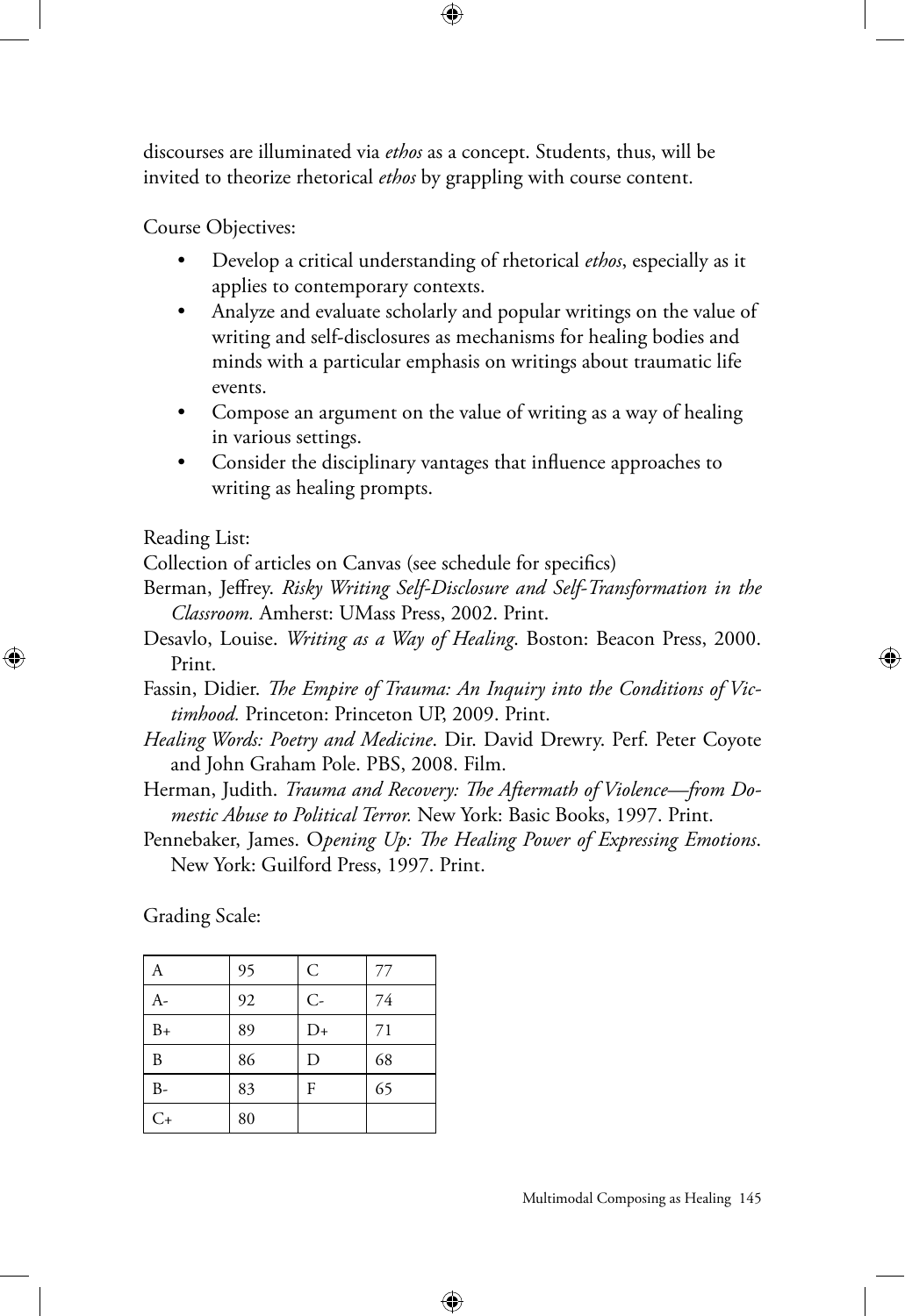Final Grade Distribution:

- Project One: Dismantling Narrative Arcs project with presentation: 10%
- Project Two: Multimodal Assemblages project with Presentation (ephemeral signs of everyday voyeurism) 10%

 $\bigoplus$ 

- Project Three: Critical Evaluation of a local and/or online support or victim's advocacy group or an alternate Writing as Healing (WAH) or Trauma Writing (TW) site with presentation 10%
- Project Four: Final paper 25%
- Participation: 25%

⊕

• Reading Responses and Journal: 20%

Tentative Schedule of Readings and Writing Assignments:

| Introduction to Course                                                                                        |
|---------------------------------------------------------------------------------------------------------------|
| Read: Lynn Worsham's "Composing (Identities) in a Post-<br>traumatic Age."                                    |
| Response Papers Due. Project One Assigned.                                                                    |
|                                                                                                               |
| Read: Colleen T. Fogarty's "Fifty-five Word Stories: 'Small<br>Jewels' for Personal Reflection and Teaching." |
| Read: Wendy Ryden's "From Purgation to Recognition:                                                           |
| Catharsis and the Dialectic of Public and Private in<br>Healing Writing."                                     |
|                                                                                                               |
| Read: Michael Steinberg's "Teaching Composition, Writing<br>Creative Nonfiction: A Personal Narrative."       |
| Read: Louise Desalvo's chapter in Writing as a Way of<br>Healing.                                             |
| Project One Rough Drafts Due.                                                                                 |
|                                                                                                               |
| Read: Desalvo's Chapter 2.                                                                                    |
| Read: Desalvo's Chapter 3.                                                                                    |
| Project One Due/Project Two Assigned.                                                                         |
|                                                                                                               |
| Read: Desalvo's Chapter 4.                                                                                    |
|                                                                                                               |

⊕

⊕

146 *Composition Studies*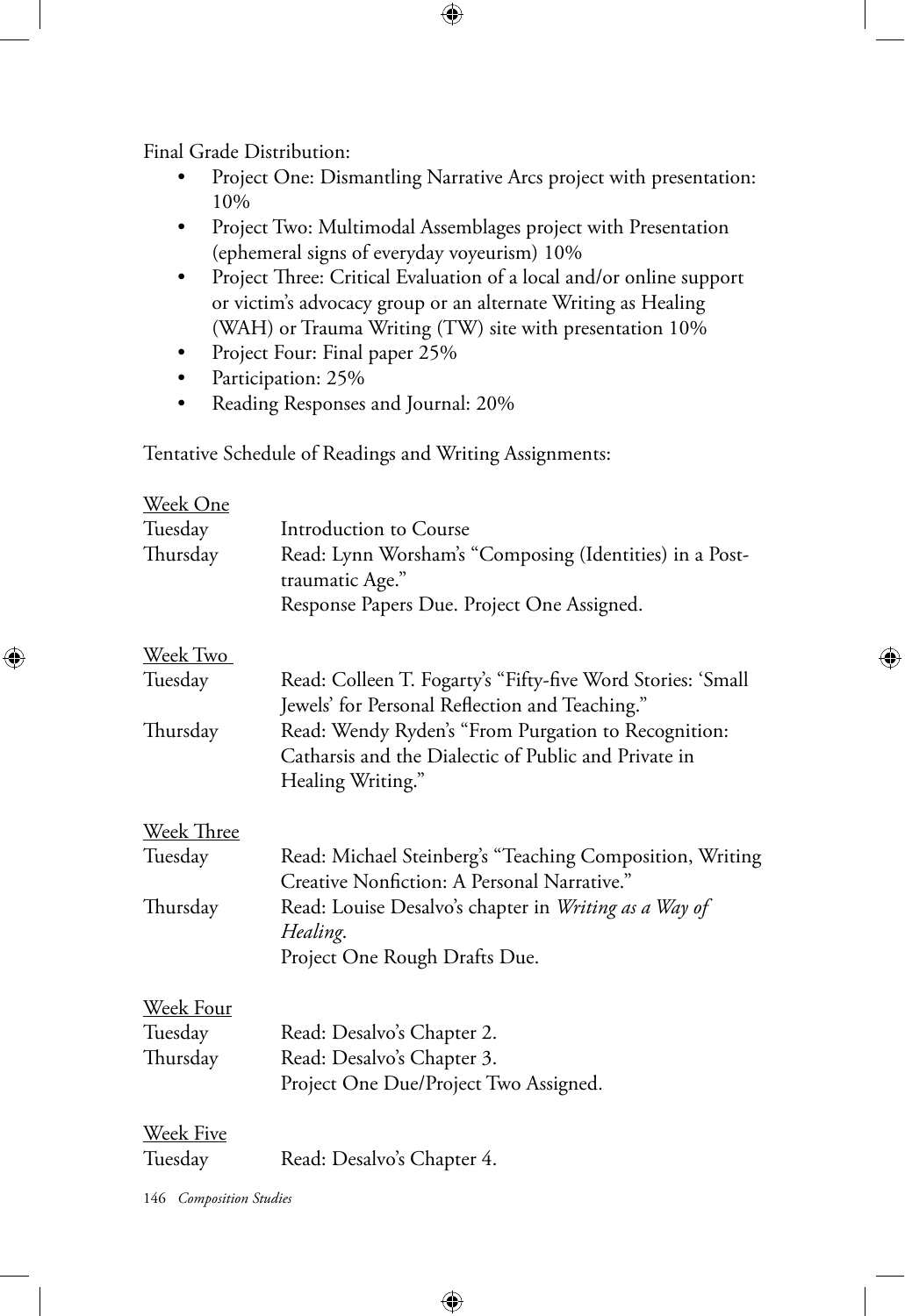$\bigoplus$ 

 $\overline{\phantom{a}}$ 

 $\bigoplus$ 

 $\overline{\phantom{a}}$ 

| Thursday           | Read: Elaine Duncan et al.'s "The Effects of Guided<br>Written Disclosure on Psychological Symptoms Among<br>Parents of Children With Cancer."                  |
|--------------------|-----------------------------------------------------------------------------------------------------------------------------------------------------------------|
| <u>Week Six</u>    |                                                                                                                                                                 |
| Tuesday            | Read: Michelle Payne's "A Strange Unaccountable                                                                                                                 |
| Thursday           | Something: Historicizing Sexual Abuse Essays."<br>Read: Elizabeth Loftus' "Creating False Memories."<br>We'll screen Loftus' TED Talk, "The Fiction of Memory." |
| <u>Week Seven</u>  |                                                                                                                                                                 |
| Tuesday            | Read: Charles Anderson's "Sutures, Stigma, and the Pages<br>that Heal."                                                                                         |
| Thursday           | Read: Gerard Hauser's "Attending the Vernacular: A Plea<br>for Ethnographic Rhetoric." Project Two Drafts Due.                                                  |
| <u>Week Eight</u>  |                                                                                                                                                                 |
| Tuesday            | Read: Jeffrey Berman's Risky Writing, Chapter 1.                                                                                                                |
| Thursday           | Read: Berman's Chapter 4                                                                                                                                        |
|                    | Project Two Due/Project Three Assigned.                                                                                                                         |
| <u>Week Nine</u>   |                                                                                                                                                                 |
| Tuesday            | Read: Janice Carello and Lisa Butler's "Potentially Perilous<br>Pedagogies: Teaching Trauma Is Not the Same as Trauma-                                          |
| Thursday           | Informed Teaching."<br>Read: Anette Kersting et al.'s "Internet-based Treatment                                                                                 |
|                    | after Pregnancy Loss: Concept and Case Study."                                                                                                                  |
| <u>Week Ten</u>    |                                                                                                                                                                 |
| Tuesday            | Read: Berman's Chapter 7.                                                                                                                                       |
| Thursday           | Read: Judith Herman's Trauma and Recovery, Chapter 1.                                                                                                           |
| Week Eleven        |                                                                                                                                                                 |
| Tuesday            | Read: Herman's Chapter 6.                                                                                                                                       |
| Thursday           | Read: Herman's Chapter 9.                                                                                                                                       |
|                    | Project Three Drafts Due.                                                                                                                                       |
| <u>Week Twelve</u> |                                                                                                                                                                 |
| Tuesday            | Read: Herman's Chapter 10.                                                                                                                                      |
| Thursday           | Documentary Film Screening, Healing Words: Poetry and                                                                                                           |
|                    | Medicine.                                                                                                                                                       |
|                    | Project Three Due; Project Four Assigned.                                                                                                                       |
|                    |                                                                                                                                                                 |

 $\bigoplus$ 

Multimodal Composing as Healing 147

 $\bigoplus$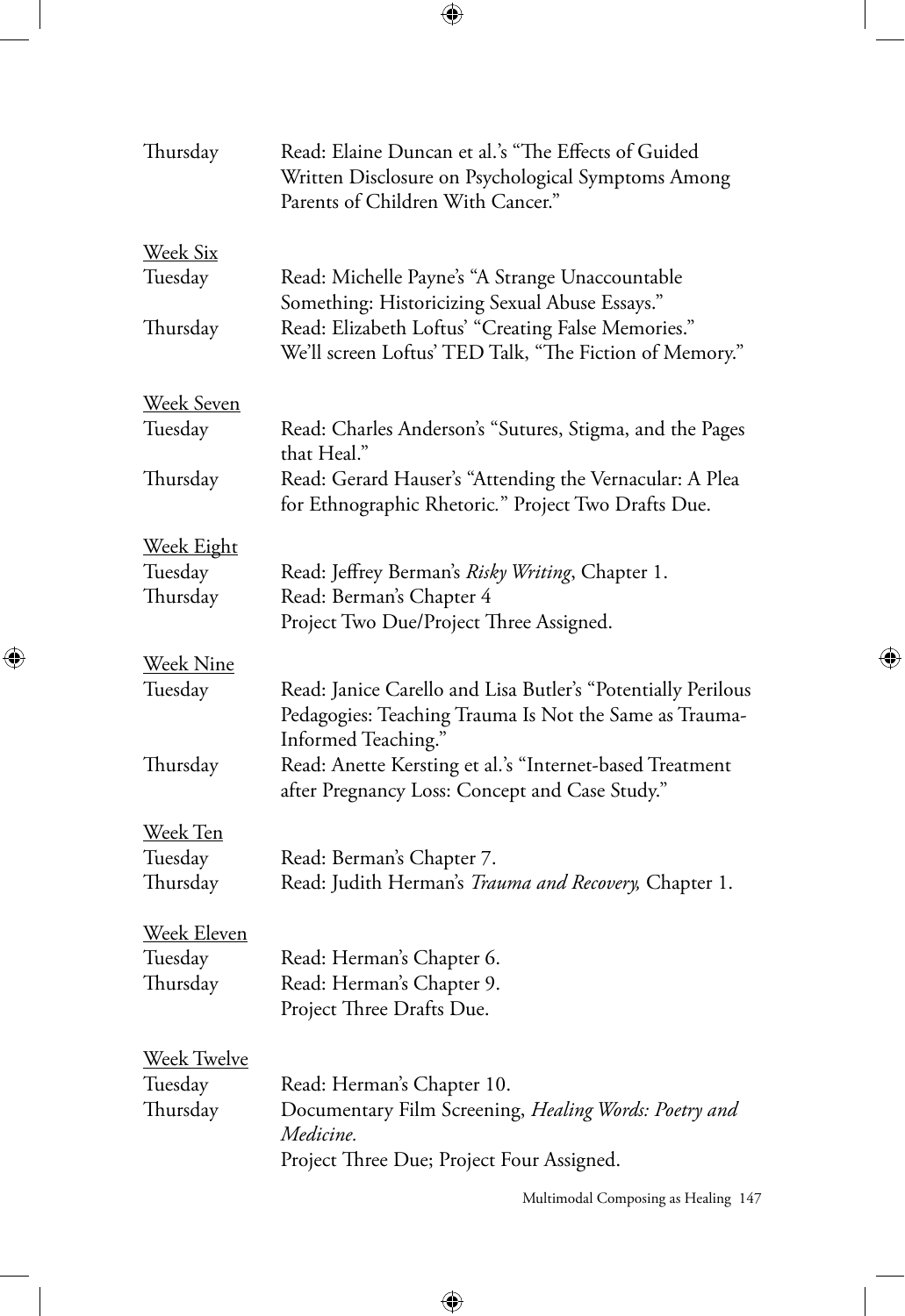Week Thirteen Tuesday Finish and Discuss Documentary Film. Thursday Read: Melissa Goldthwaite's "Confessionals."

⊕

## Week Fourteen

| Tuesday      | Read: excerpt from Didier Fassin's The Empire of Trauma: |
|--------------|----------------------------------------------------------|
|              | An Inquiry into the Conditions of Victimhood.            |
| Thursday     | Read: excerpt from James Pennebaker's Opening Up: The    |
|              | Healing Power of Expressing Emotions.                    |
| Week Fifteen |                                                          |
| Tuesday      | Read: Erica Meiners and Roverto Sanabria's "On Lies,     |
|              | Secrets, and Other Resistant Autobiographic Practices:   |
|              | Writing Trauma out of the Prison Industrial Complex."    |
| Thursday     | Read: Michalinos Zembylas' "Making Sense of Traumatic    |
|              | Events: Toward a Politics of Aporetic Mourning in        |
|              | Educational Theory and Pedagogy and Tara K. Wood's       |
|              | "Overcoming Rhetoric: Forced Disclosure and the          |
|              | Colonizing Ethic of Evaluating Personal Essays."         |

#### Assignment Descriptions:

⊕

### *Dismantling Narrative Arcs Project with Presentation*

This project asks you to tell a story about your life—one, perhaps, that reiterates some event or symbolically represents some aspect of your life from which you wish to heal. However, instead of telling us a story about what happened and how it felt, and instead of offering an anecdote that illustrates the issue, you'll create a meaningful and engaging assemblage to share with the group.

Rhetoric and Writing scholar Lynn Worsham explains that the assumed "close relation between writing and healing" and the "enduring attraction in the discipline of composition studies to pedagogies of self-disclosure" rely on the "concept of experience" as the basis for "authority for knowledge," which might resemble social epistemologies, but is nonetheless "resolutely tied to liberal humanist notions of self, agency, and authentic self-expression" (177).

As you know from the course description and from our first class meeting, we'll read various perspectives on the connection—inherent/natural or not—

⊕

148 *Composition Studies*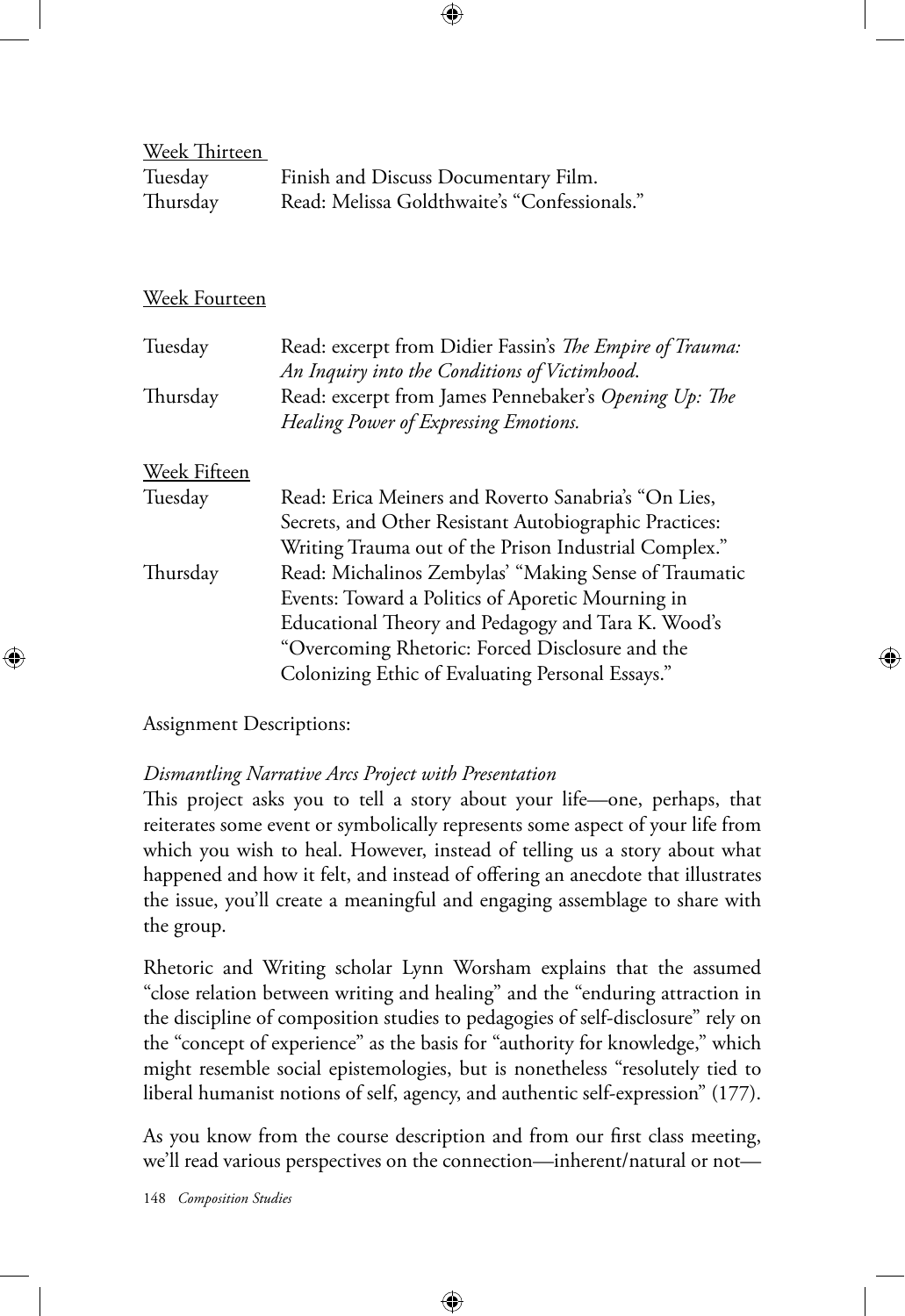between writing and healing. Most of these texts will take up writing as healing in a way that suggests *narration;* many will suggest an underlying trauma from which one might hope to heal*.*

Worsham wants us to think critically about narratives and the tendency for narrative fetishism to push up against storytelling and complicate its supposedly social role in knowledge creation. Critical questions emerge from her provocative essay, such as: Do narratives intended to heal actually generate narcissism? Do narratives intended to heal help writers avoid the difficult work involved in actually addressing their emotional problems?

I am, therefore, asking you to push back against narrative arcs—to dismantle them—and to explore the possibilities for giving an account of your life in a nonlinear and more opaque manner. In order to do so, you'll craft and curate a collection of sounds, images, text, and video to symbolically recast some issue or event from which you wish to heal. Your project, which you'll present to the rest of us, will keep us all intrigued and guessing. It will allow you to reveal only as much of your personal life as you wish. In the end, we'll want to discuss whether or not composing the project was a meaningful experience for you as well as consider the impact the project makes on your audience the rest of us.

Evaluation Criteria

⊕

- The writer uses some combination of sound, image, text, and video to create a meaningful assemblage.
- Although the exact circumstances underlying the project are left opaque, there are overarching themes that emerge from the collected items, and these are arranged in a meaningful way.
- The presentation is approximately five to ten minutes-worth of material and is clearly polished and ready for an audience.

# *Multimodal Assemblages project with Presentation (ephemeral signs of everyday voyeurism)*

A prepared talk punctuated by multimodal artifacts, this second project asks you to gather a number of disparate items in order to assemble a working definition of voyeurism in contemporary American life. If your musings do not quite reach a definitional stage, perhaps you'll keep things tentative and simply meditate on the concept in an experimental spoken essay.

In either case, the collection you assemble will be entirely of your own choosing, and the definition or musing you offer will have this same uniqueness.

⊕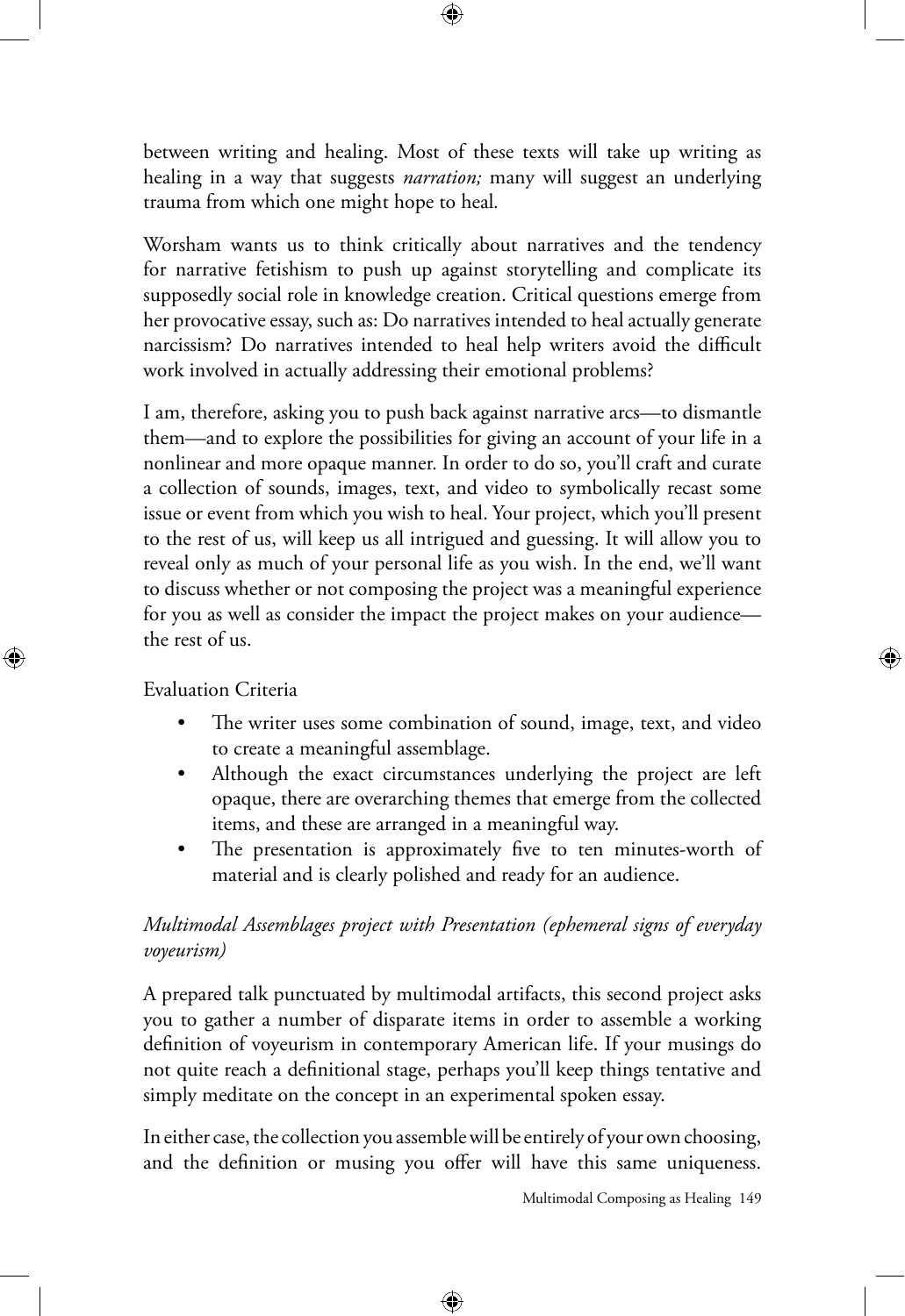However, as a class, we'll want to come to some conclusions on how these shades of voyeurism inform the narrative imperatives that are handed down to those for whom writing is touted as a way of healing from personal hurts/ from traumas. We'll ask: in these intimate exchanges, who benefits more, the speaker her/himself or the audience?

⊕

You can "assemble" a number of disparate items to discuss: personal observations, popular culture artifacts, scholarly texts, literary works, ephemera, etc. Think of your collection as offering the rest of us a set of textures of voyeurism you notice in everyday life/in academic culture/in literature/in popular culture.

Consider the following questions to get started:

- Is voyeurism only about sex/sexual gratification? If not, what else is it about?
- Some forms of surveillance are meant to protect individuals from harm/vulnerability. What else is at play in surveillance?
- What forms of looking/watching do you notice in your everyday life?
- How does gossip fit into this thorny issue?

We will begin to discuss this experimental assignment in class. Conceive of your piece as potentially unfolding in discrete but related sections. This assignment can be composed in academic prose or experimental creative nonfiction.

Evaluation Criteria

⊕

- Writer has prepared approximately five to seven pages of compelling prose that address instances of voyeurism.
- Writer's delivery of her or his work is convincing; listeners understand the connections between the items the writer brings to their attention and the concept of voyeurism. The analyses of the various items given are creative and compelling.
- Images and other multimedia choices are clearly related to the talk as written and enhance rather than distract from the written talk.

# *Critical Evaluation of a local and/or online support or victim's advocacy group or an alternate WAH or TW site with presentation*

Now that we've been reading quite a bit of writing as healing scholarship from various fields, it makes sense to start to examine some real-world applications of writing as healing strategies. In order to do so, identify an online or actual support or advocacy group or site—one that has a clear relationship to writing as healing or to the use of written or spoken emotional expression for healing.

⊕

150 *Composition Studies*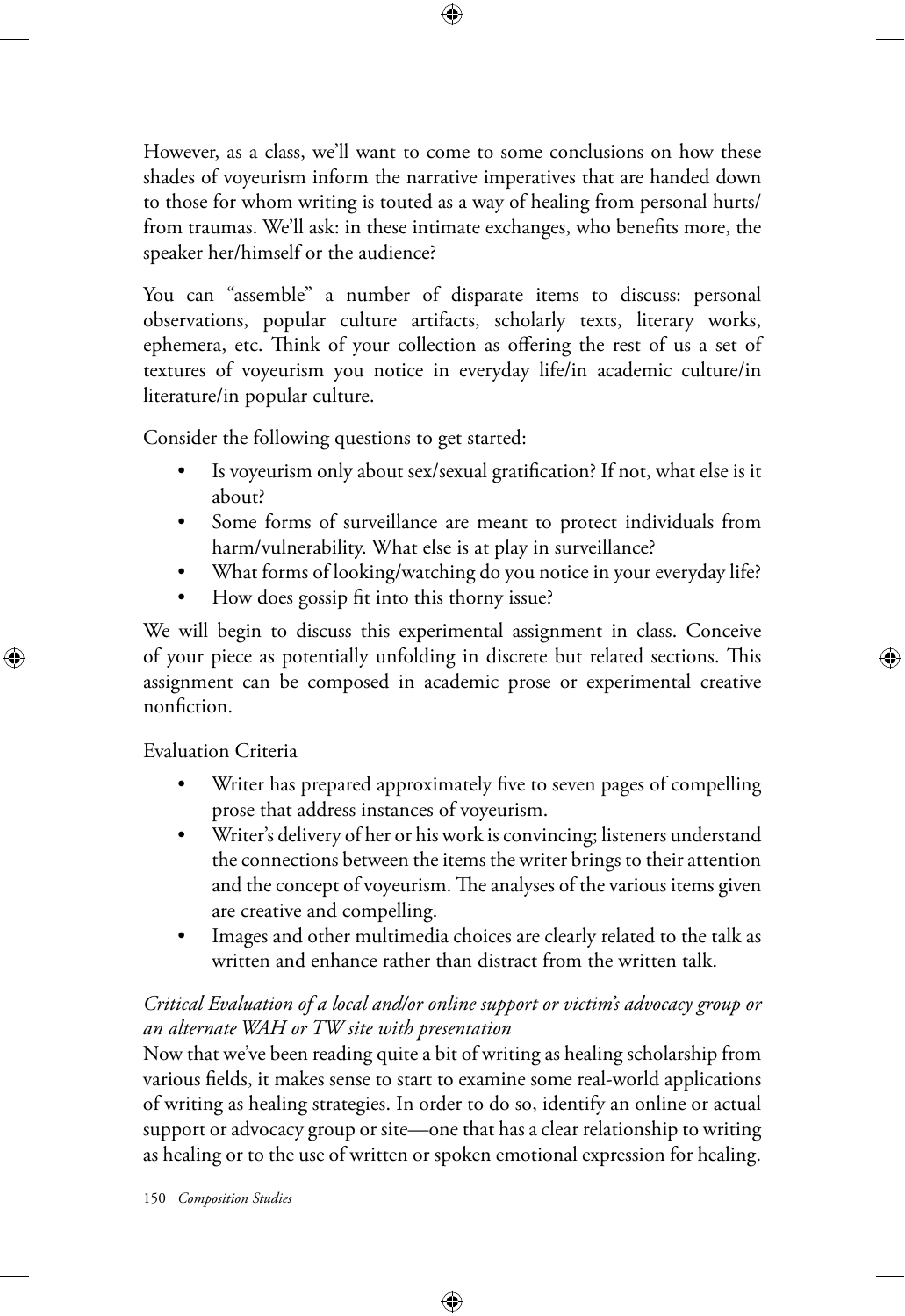Decide in advance: what are the criteria you'd use to judge whether or not this group or site's use of writing as healing and/or written emotional disclosure is effective or appropriate? Which readings, which conversations in class, most influence those criteria? Make a bulleted list of your criteria. Next, collect data as an ethnographer might—take copious field notes, save artifacts, take photographs and screenshots, etc. Of course, all of these activities require you to secure permission from the sites' directors and from participants.

⊕

Using your data, judge the group or site against the criteria you've outlined, and craft your evaluation. Your conclusion should address the takeaway: What do you want your readers to understand or conclude? What might those interested in writing as a way of healing learn from your observations and insights?

Evaluation Criteria

- Writer has chosen an appropriate site for research—one where writing as a way of healing and/or written emotional expression is used. Appropriate measures have been taken to secure permission from site directors and participants.
- Writer makes compelling connections between the observation and the writing as healing scholarship we've considered this term.
- Writers' analyses of data reveal creative thinking and a clear contribution to conversations surrounding writing as healing.

#### *Final Paper*

⊕

As we approach the final phase of our work together, it is time for you to begin crafting your contribution to this topic, in the form of a ten to fifteen page thesis-driven essay that takes up one or more of the questions with which we began the course. Please review the questions that appear in the course description and the notes you've taken on readings and during class. Compose a proposal for your piece and be prepared to meet with me to discuss its development.

Evaluation Criteria

- Writer addresses the course questions with which we began the term in a meaningful essay through which her or his contribution to the topic of writing as healing is clear.
- Writer makes judicious use of the various readings we've considered over the course of the term in order to enhance the essay.
- Essay is engaging and uses rich examples to enhance the claims the writer makes.